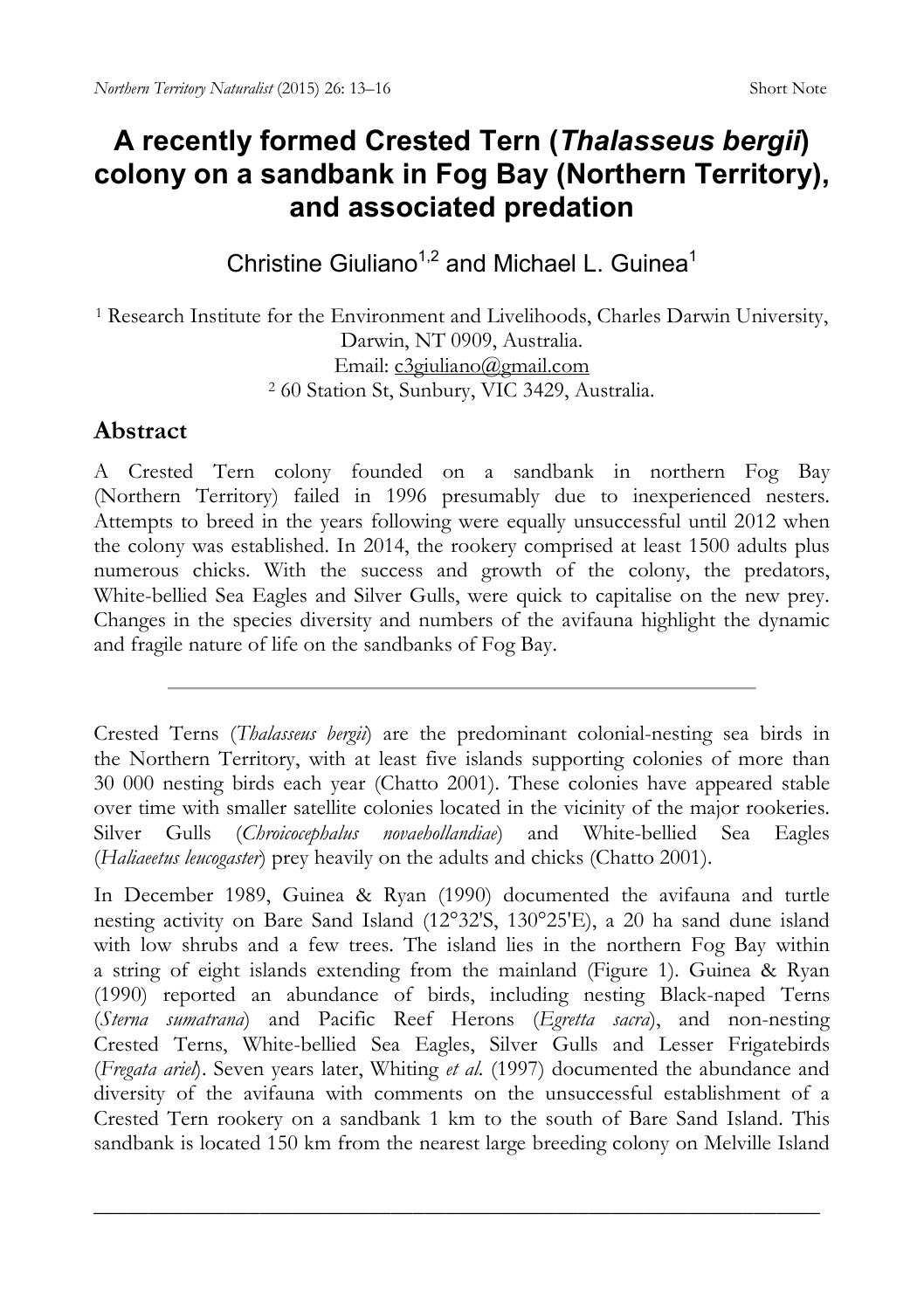

**Figure 1.** Map showing location of the sandbank with the Crested Tern colony, relative to Bare Sand and Djadjalbit islands. The insert shows the location of the site relative to Darwin 50 km to the west. (Inset courtesy of Google Earth)

(Chatto 2001). The failure of the small colony of 200 nests from tidal inundation was attributed to the birds being young inexperienced breeders (Whiting *et al*. 1997). Predation by a White-bellied Sea Eagle was also recorded at that time. The colony languished for some years with sporadic eggs being recorded by researchers visiting the sandbank during checks for nesting sea turtles (Michael Guinea pers. obs.) and being undetectable in the numerous sea birds surveys by Chatto (2001). In June and July 2012, the Crested Tern colony was again present but in larger numbers. In the same year, Silver Gulls nested on Bare Sand Island apparently for the first time since the annual dry season visits began in 1995.

Counts of adult Crested Terns were made opportunistically on 7 and 11 July 2014 to estimate the number of adults present within the colony. Counts of active nests were unachievable from the angle of our observation coupled with the density of the colony. Counts were made at a distance of an estimated 25 m of resting birds in non-overlapping sections of the colony (see Clarke *et al*. 2011 for method of observation). The black crest and beak were the distinguishable features used in counting adults on the ground. During the second visit, the colony was circumnavigated as we recorded GPS locations and took photographs.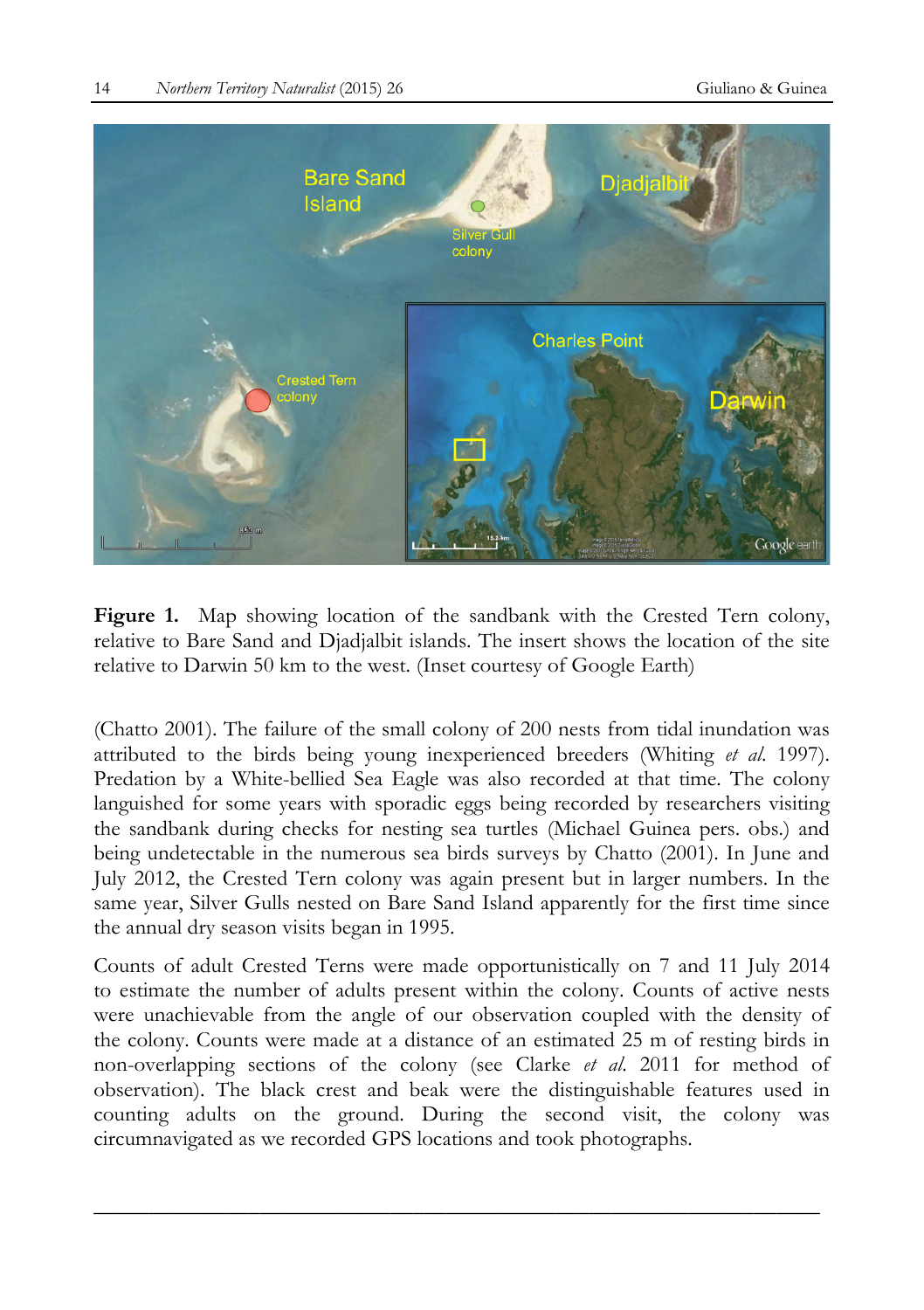The two counts yielded similar densities with approximately 1200 breeding adult terns (Figure 2) in the main colony, two satellite colonies of 70 and 150 adults, and one aggregation of approximately 200 adults accompanying a large crèche of chicks all of similar age. The main colony, positioned on the highest point of the sandbar, contained mostly adults incubating eggs and also chicks of two age classes (i.e. palm-size, and those of adult height with some able to fly short distances).

Two predation events on Crested Tern chicks were observed during the visit on 7 July. An adult White-bellied Sea Eagle was perched on driftwood at the edge of the main colony eating a Crested Tern chick. The head and some downy skin of the chick remained on examination of the site after the eagle's departure. The eagle was assumed to be one of the breeding pair on nearby Djadjalbit Islet (Figure 1), with a young chick in the nest at the time of the observation.

At least eight Silver Gulls – adults and juveniles from the Bare Sand Island rookery – were observed on both counts patrolling the perimeter of the colony for unprotected chicks and eggs. During the first count, the gulls were observed to intercept an adult tern moving its chick between the main colony and the crèche colony and killed the chick. The Bare Sand Island Silver Gull rookery contained chicks and eggs and at the time overlooked the sandbank from dunes on the nearest point on Bare Sand Island (Figure 1).



Figure 2. The main Crested Tern colony on the sandbank in Fog Bay containing approx. 1200 adult birds, 11 July 2014. (Christine Giuliano)